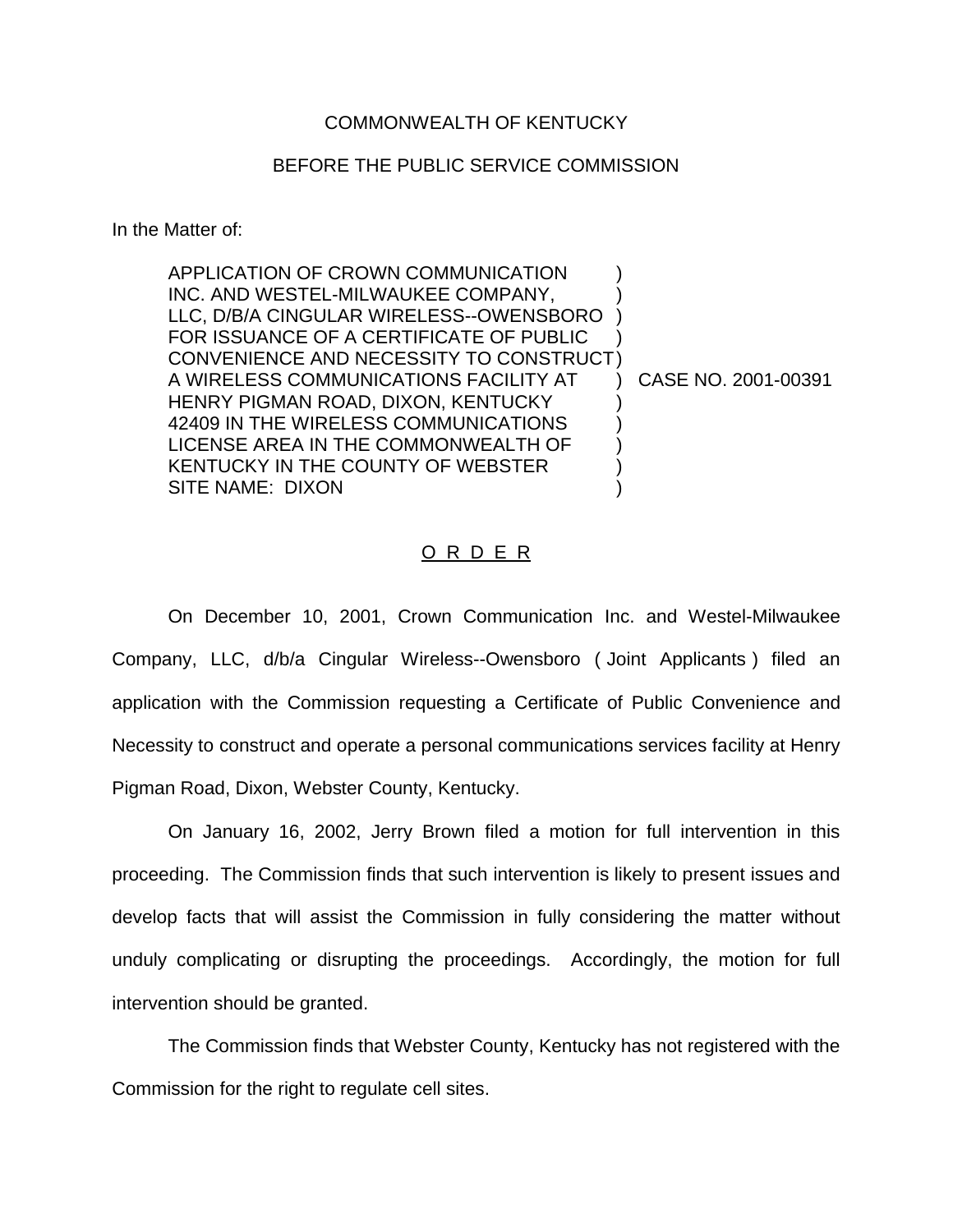The Commission, on its own motion, has scheduled a hearing in this case on March 19, 2002 at 9:00 a.m., Eastern Standard Time, in Hearing Room 1 of the Commission s offices at 211 Sower Boulevard, Frankfort, Kentucky.

If Jerry Brown wishes to appear at the hearing in opposition to the proposed facility, he should so notify the Commission in writing within 10 days of the date of this Order, with a copy to all parties of record. If no statement from Mr. Brown of his intent to appear at the hearing and present evidence against the proposed facility is received within 10 days of the date of this Order, the hearing will be cancelled without further Order.

The issues to be addressed by the Commission at the hearing are engineering, design, and construction of the proposed facility, jurisdictional safety issues, and the public necessity for the construction and operation of the cellular tower.

IT IS THEREFORE ORDERED that:

1. The motion of Jerry Brown to fully intervene is granted.

2. Mr. Brown shall be entitled to the full rights of a party and shall be served with Commission s Orders and with filed testimony, exhibits, pleadings, correspondence, and all other documents submitted by the parties after the date of this Order.

3. Should Mr. Brown file documents of any kind with the Commission during the course of these proceedings, he shall also serve a copy of said documents on all parties of record.

-2-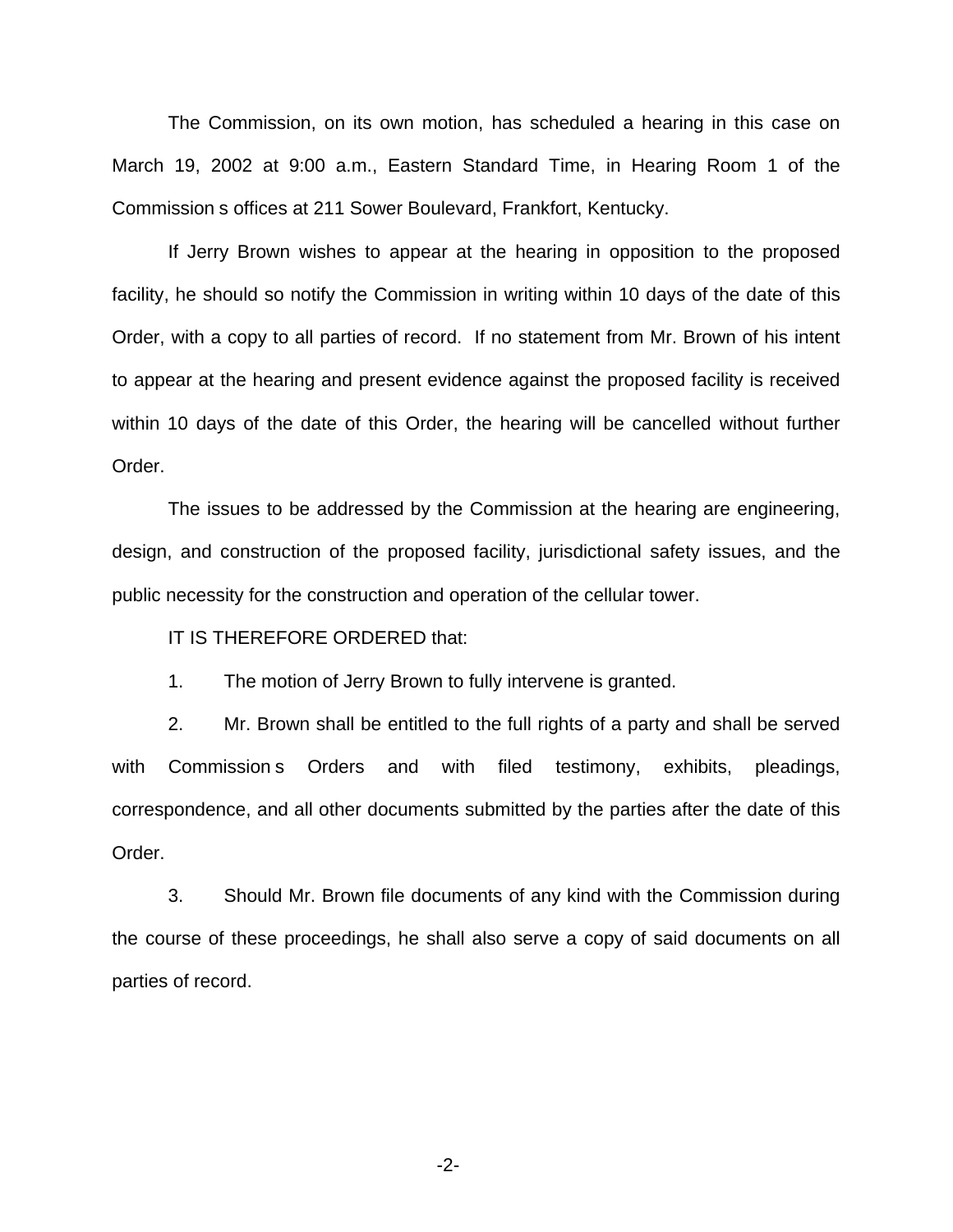4. A hearing on the proposed wireless telecommunications facility is scheduled for March 19, 2002 at 9:00 a.m., Eastern Standard Time, in the Commission s offices at 211 Sower Boulevard, Frankfort, Kentucky.

5. Within 10 days of the date of this Order, Mr. Brown shall file a statement of intent to appear and present evidence in opposition to the proposed wireless telecommunications facility. The statement shall contain a brief summary of the evidence to be offered. If no notice of intent to appear and present evidence in opposition to the proposed wireless telecommunications facility is filed with the Commission within 10 days of this Order, the hearing shall be cancelled and the matter submitted to the Commission on the existing record without further Order herein.

6. In regard to this application, proceeding, and hearing, it is understood and ordered that the Federal Communications Commission has exclusive jurisdiction over issues regarding radio frequency emissions, including radio frequency interference. 47 U.S.C. § 332(c) and Southwestern Bell Wireless, Inc. v. Johnson County Bd. of Education Commissioners, 199 F.3d 1185 (10th Cir. 1999).

7. The Joint Applicants shall appear at the hearing and shall be prepared to present testimony on the engineering, design, and construction of the proposed facility, jurisdictional safety, and the public necessity for the facility.

8. Neither opening statements nor witnesses summaries of prefiled testimony shall be permitted at the hearing in this matter.

9. Any interested persons shall have the opportunity to present testimony or comment on the proposed facility.

-3-